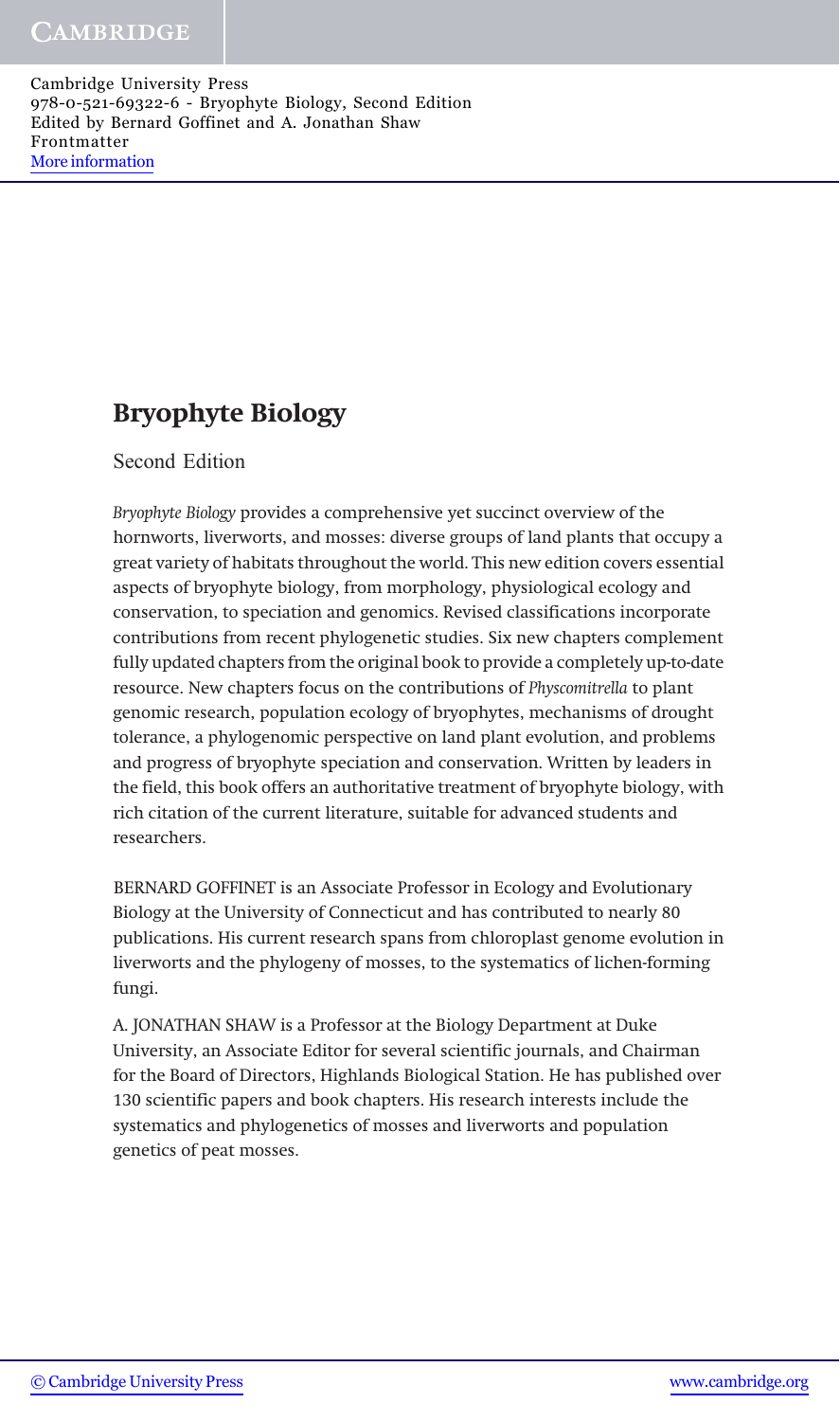# Bryophyte Biology

Second Edition

BERNARD GOFFINET University of Connecticut, USA

AND

A. JONATHAN SHAW Duke University, USA

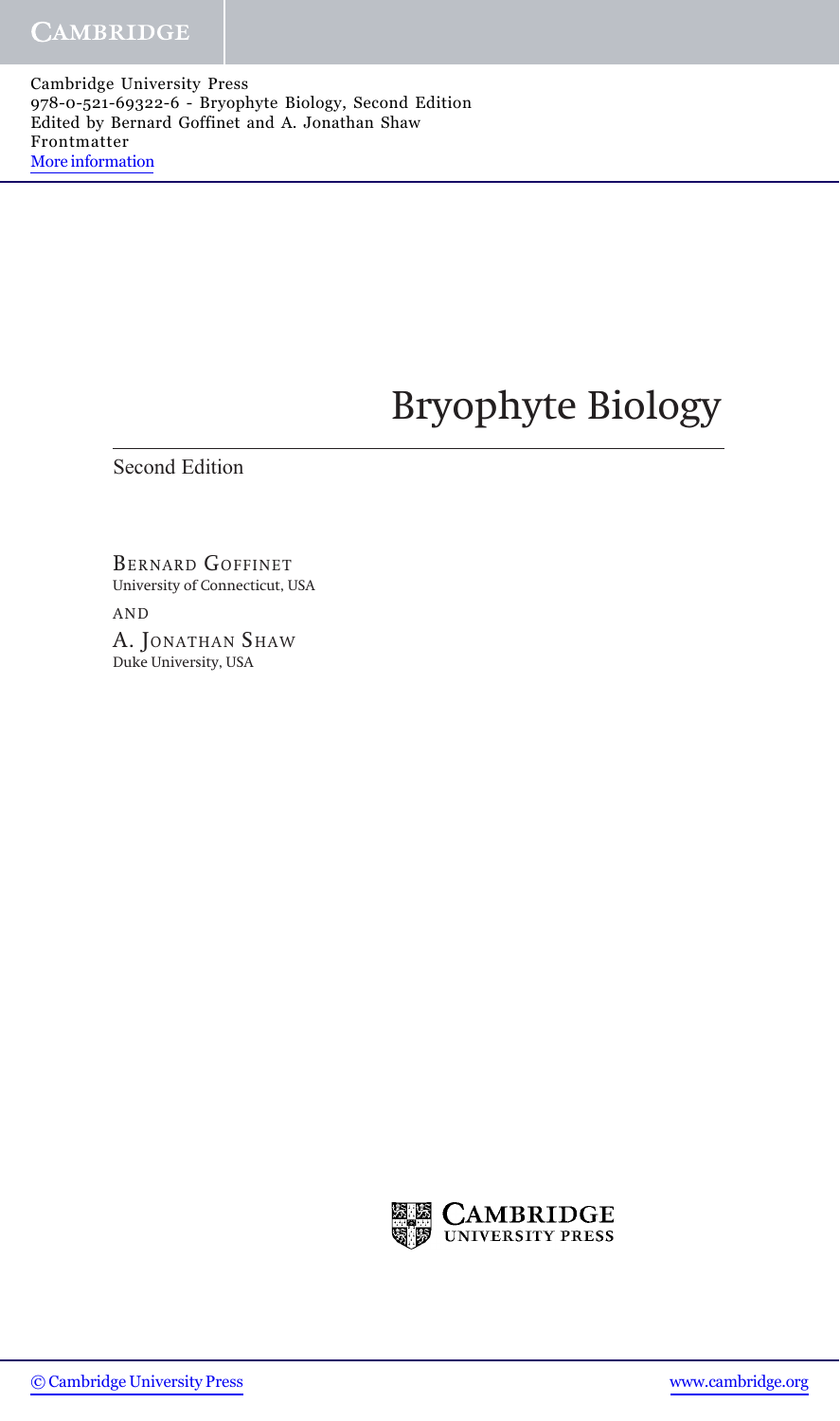> CAMBRIDGE UNIVERSITY PRESS Cambridge, New York, Melbourne, Madrid, Cape Town, Singapore, São Paulo, Delhi

Cambridge University Press The Edinburgh Building, Cambridge CB2 8RU, UK

Published in the United States of America by Cambridge University Press, New York

www.cambridge.org Information on this title: www.cambridge.org/9780521872256

 $\odot$  Cambridge University Press 2000, 2009

This publication is in copyright. Subject to statutory exception and to the provisions of relevant collective licensing agreements, no reproduction of any part may take place without the written permission of Cambridge University Press.

First published 2000 Second edition 2009

Printed in the United Kingdom at the University Press, Cambridge

A catalog record for this publication is available from the British Library

Library of Congress Cataloging in Publication data Bryophyte biology / [edited by] Bernard Goffinet & A. Jonathan Shaw. – 2nd ed. p. cm. ISBN 978-0-521-87225-6 1. Bryophytes. I. Goffinet, Bernard. II. Shaw, A. Jonathan (Arthur Jonathan) III. Title. QK533.B715 2008 588–dc22

2008021975

ISBN 978-0-521-87225-6 hardback ISBN 978-0-521-69322-6 paperback

Cambridge University Press has no responsibility for the persistence or accuracy of URLs for external or third-party internet websites referred to in this publication, and does not guarantee that any content on such websites is, or will remain, accurate or appropriate.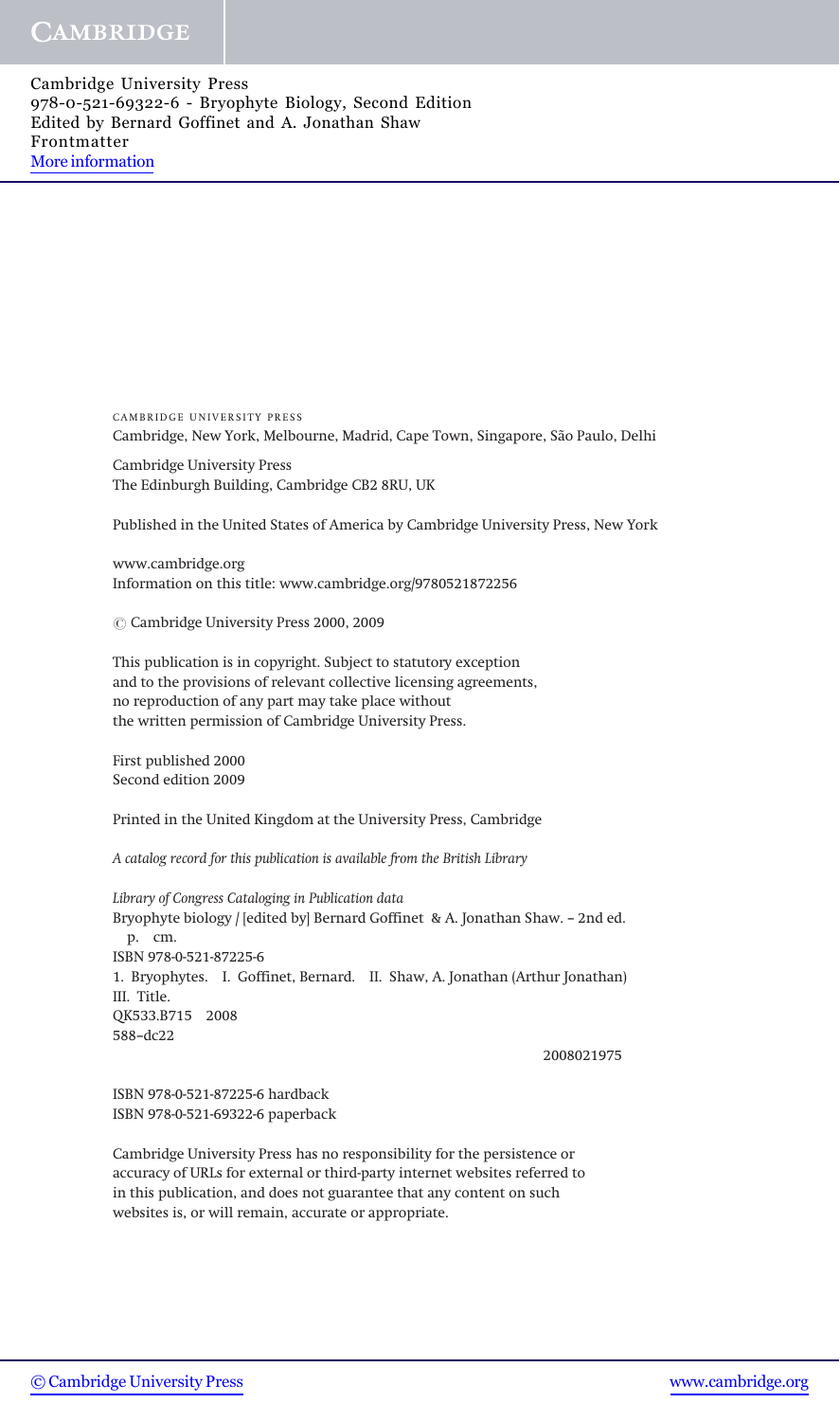To Lewis Anderson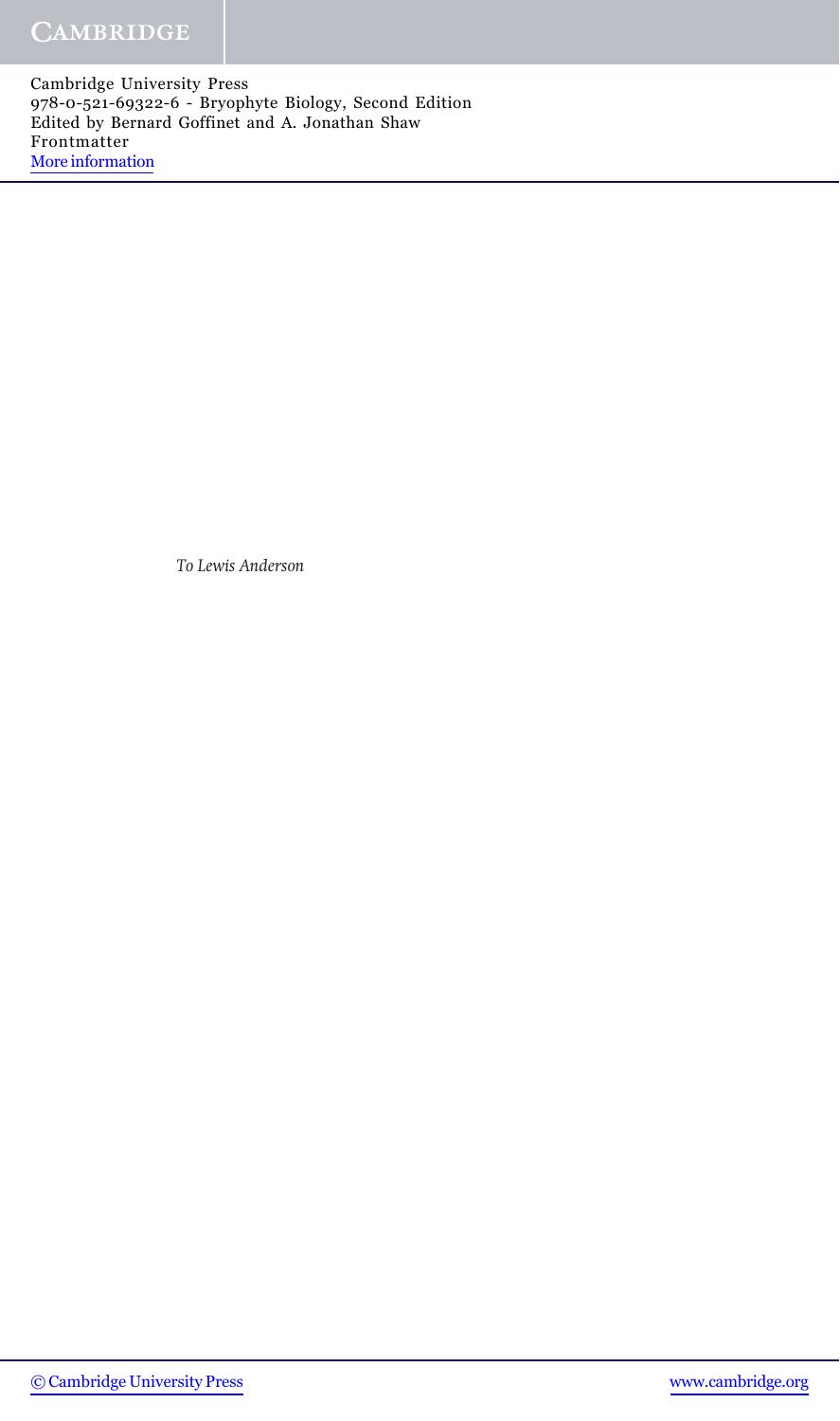Contents

List of contributors page ix Preface xi

- 1 Morphology and classification of the Marchantiophyta BARBARA CRANDALL-STOTLER, RAYMOND E. STOTLER AND DAVID G. LONG 1
- 2 Morphology, anatomy, and classification of the Bryophyta BERNARD GOFFINET, WILLIAM R. BUCK AND A. JONATHAN SHAW 55
- 3 New insights into morphology, anatomy, and systematics of hornworts KAREN S. RENZAGLIA, JUAN C. VILLARREAL AND R. JOEL DUFF 139
- 4 Phylogenomics and early land plant evolution BRENT D. MISHLER AND DEAN G. KELCH 173
- 5 Mosses as model organisms for developmental, cellular, and molecular biology ANDREW C. CUMING 199
- 6 Physiological ecology MICHAEL C. F. PROCTOR 237
- 7 Biochemical and molecular mechanisms of desiccation tolerance in bryophytes MELVIN J. OLIVER 269
- 8 Mineral nutrition and substratum ecology JEFF W. BATES 299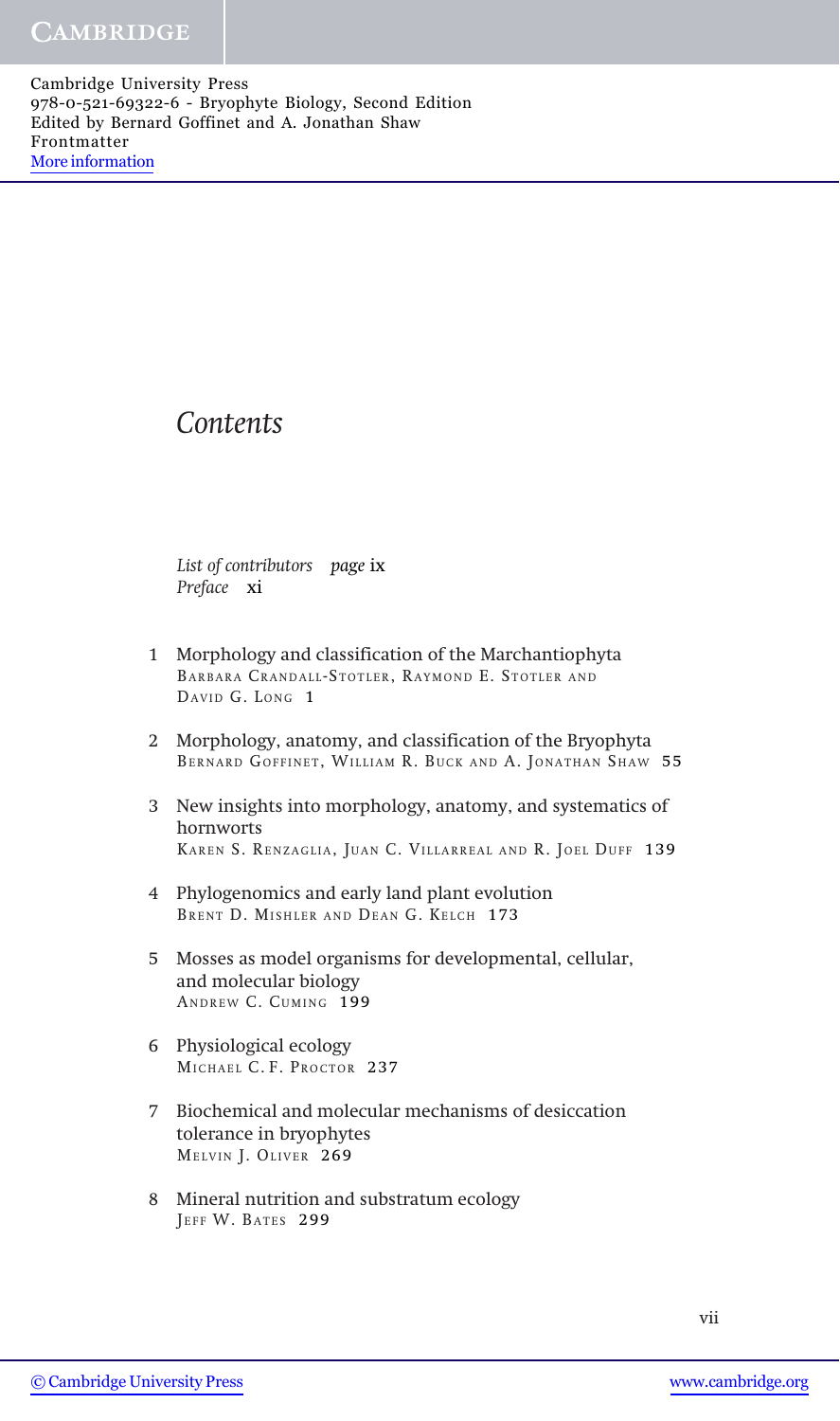#### viii Contents

- 9 The structure and function of bryophyte-dominated peatlands DALE H. VITT AND R. KELMAN WIEDER 357
- 10 Population and community ecology of bryophytes HAKAN RYDIN 393
- 11 Bryophyte species and speciation A. JONATHAN SHAW 445
- 12 Conservation biology of bryophytes ALAIN VANDERPOORTEN AND TOMAS HALLINGBÄCK 487

Index 535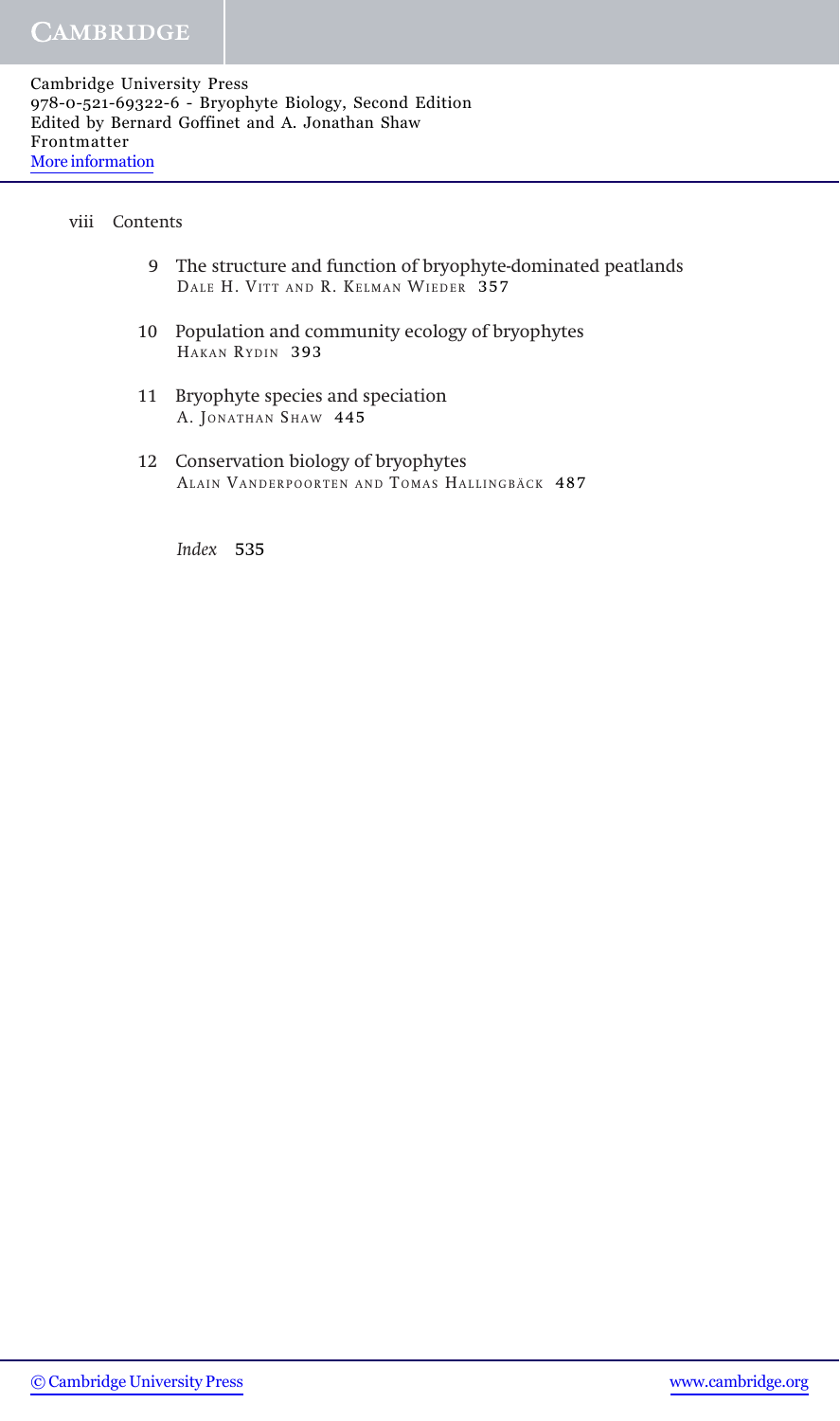# **Contributors**

### J.W. Bates

Department of Biology, Imperial College at Silwood Park, Ascot, Berkshire SL5 7PY, UK.

#### W. R. Buck

New York Botanical Garden, Bronx, NY 10458-5126, USA.

#### B. Crandall-Stotler

Department of Plant Biology, Southern Illinois University, Carbondale, IL 62901-6509, USA.

#### A. C. Cuming

Centre for Plant Sciences, Faculty of Biological Sciences, Leeds University, Leeds LS2 9JT, UK.

#### R. J. Duff

Department of Biology, ASEC 185, University of Akron, Akron, OH 44325- 3908, USA.

#### B. Goffinet

Department of Ecology and Evolutionary Biology, 75 North Eagleville Road, University of Connecticut, Storrs, CT 06269-3043, USA.

#### T. Hallingbäck

Swedish Species Information Centre, Swedish University of Agricultural Sciences, PO Box 7007, SE-750 07 Uppsala, Sweden.

#### D. G. Kelch

California Department of Food and Agriculture, Plant Pest Diagnostics Laboratory, CDA Herbarium, 3294 Meadowview Road, Sacramento, CA 95832-1448, USA.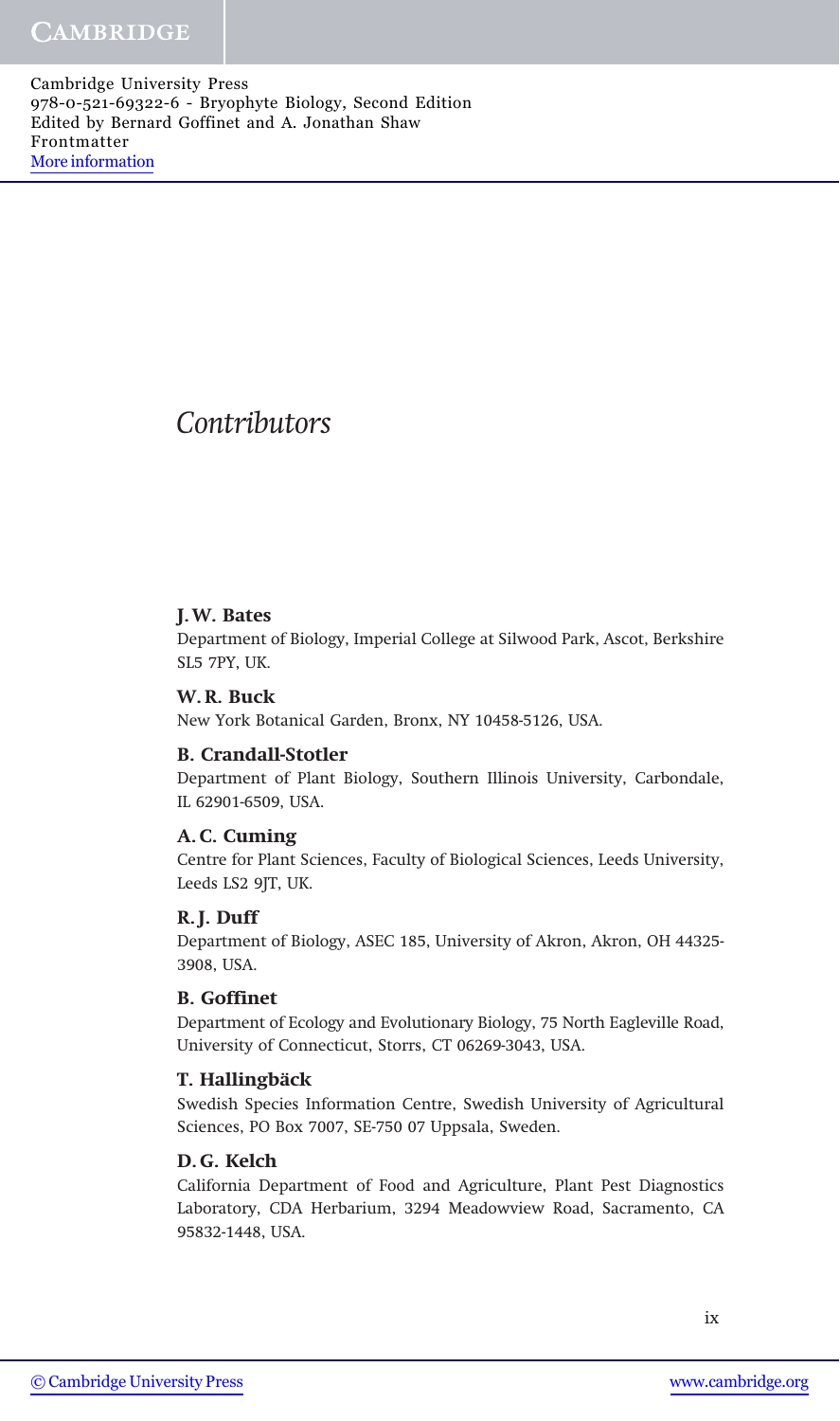### **CAMBRIDGE**

Cambridge University Press 978-0-521-69322-6 - Bryophyte Biology, Second Edition Edited by Bernard Goffinet and A. Jonathan Shaw Frontmatter [More information](http://www.cambridge.org/9780521693226)

#### x List of contributors

#### D. G. Long

Bryology Section, Royal Botanic Garden, Edinburgh EH3 5LR, UK.

#### B. D. Mishler

University Herbarium, Jepson Herbarium, and Department of Integrative Biology, University of California, Berkeley, 1001 Valley Life Sciences Building #2465, Berkeley, CA 94720-2465, USA.

#### M. J. Oliver

USDA-ARS-MWA-PGRU, 205 Curtis Hall, University of Missouri, Columbia, MO 65211, USA.

#### M. C. F. Proctor

School of Biosciences, University of Exeter, The Geoffrey Pope Building, Stocker Road, Exeter EX4 4QD, UK.

#### K. S. Renzaglia

Department of Plant Biology, Southern Illinois University, Carbondale, IL 62901-6509, USA.

#### H. Rydin

Department of Plant Ecology, Evolutionary Biology Centre, Uppsala University, Villavagen 14, SE-752 36 Uppsala, Sweden.

#### A. J. Shaw

Department of Biology, Duke University, Durham, NC 27708, USA.

#### R. E. Stotler

Department of Plant Biology, Southern Illinois University, Carbondale, IL 62901-6509, USA.

#### A. Vanderpoorten

Département des Sciences de la Vie Université de Liége, Sart Tilman B22, B-4000 Liége, Belgium.

#### J. C. Villarreal

Department of Ecology and Evolutionary Biology, 75 North Eagleville Road, University of Connecticut, Storrs, CT 06269-3043, USA.

#### D. H. Vitt

Department of Plant Biology, Southern Illinois University, Carbondale, IL 62901-6509, USA.

### R. K. Wieder

Room 105, St. Augustine Center, Villanova University, 800 Lancaster Avenue, Villanova, PA 19085, USA.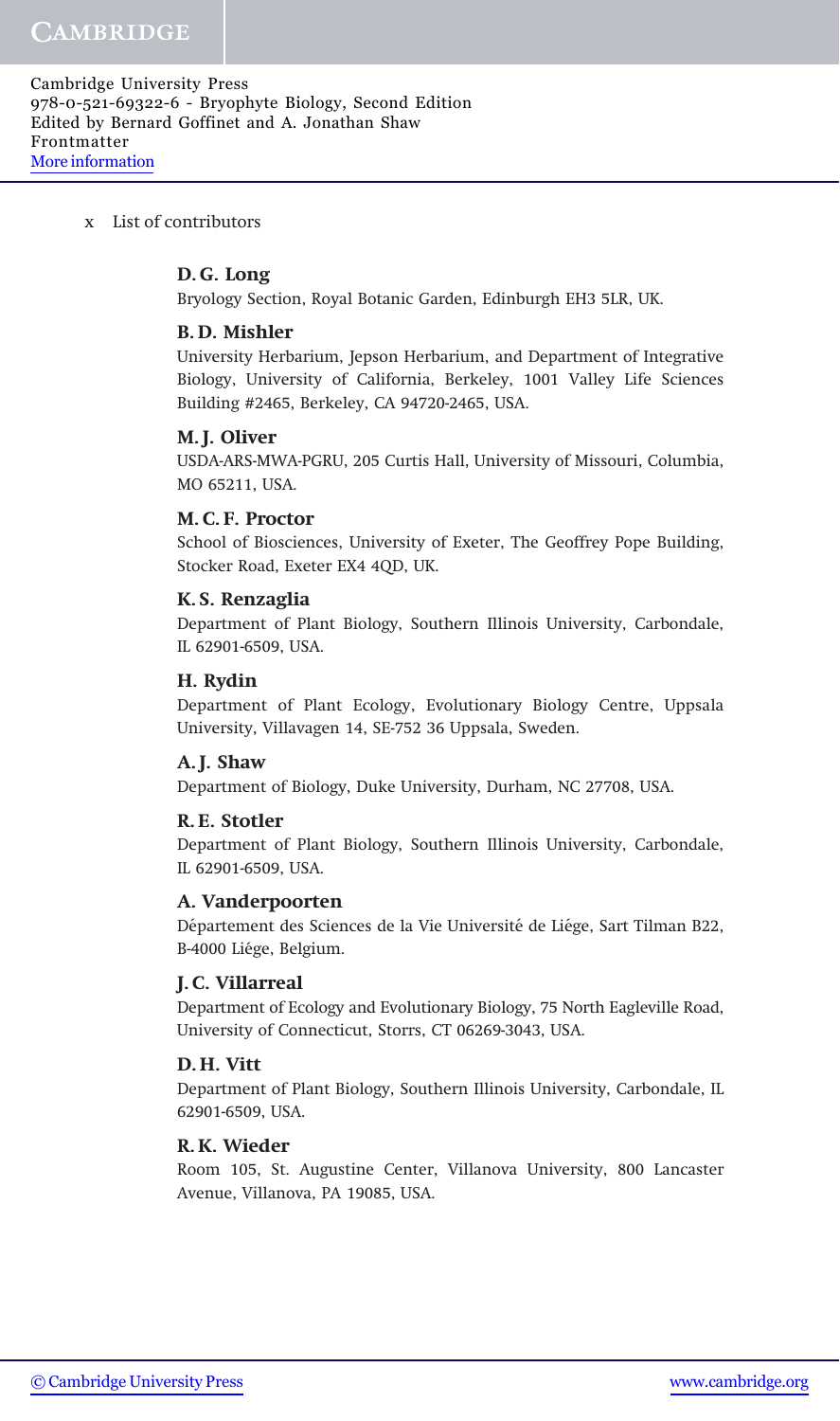# Preface

Bryophytes have gained a lot of publicity in the past 10–15 years, at least among scientists. While there have always been those who for inexplicable reasons have had a particular fondness for bryophytes, in academic circles these organisms were generally viewed as just ''poor relatives'' of the more flashy and exciting angiosperms. The bryophytes include fewer species, of smaller stature, with more subdued colors, of less obvious ecological significance, and with apparently simpler and less exciting evolutionary stories to tell. That view has changed.

The three major groups of bryophytes – mosses, liverworts, and hornworts – comprise the earliest lineages of land plants derived from green algal ancestors. Although we still do not know with certainty which of the three lineages is the sister group to all other land plants, we do know that the earliest history of plants in terrestrial environments is inextricably bound to the history of bryophytes. If we wish to understand fundamental aspects of land plant structure and function, we should turn to the bryophytes for insights. These aspects include the origin and nature of three-dimensional plant growth from apical cells and meristems, the evolution of cellular mitotic mechanisms and machinery, the development of thick, water- and decomposition-resistant spore (and later pollen) walls, the molecular and biochemical mechanisms underlying desiccation tolerance, and plant genome structure, function, and evolution. Even if our ultimate goal is to understand the structure and function of angiosperms because it is indeed those plants that feed the human world as agricultural crops, we are nevertheless wise to look more deeply into plant history for a thorough understanding of plant unity and diversity. We cannot fully understand how evolution has tinkered with structure and function in angiosperms without a sense of history. Although the angiosperms are impressively diverse in numbers and structure, they are, we now know from phylogenetic insights into plant evolution, just glorified bryophytes!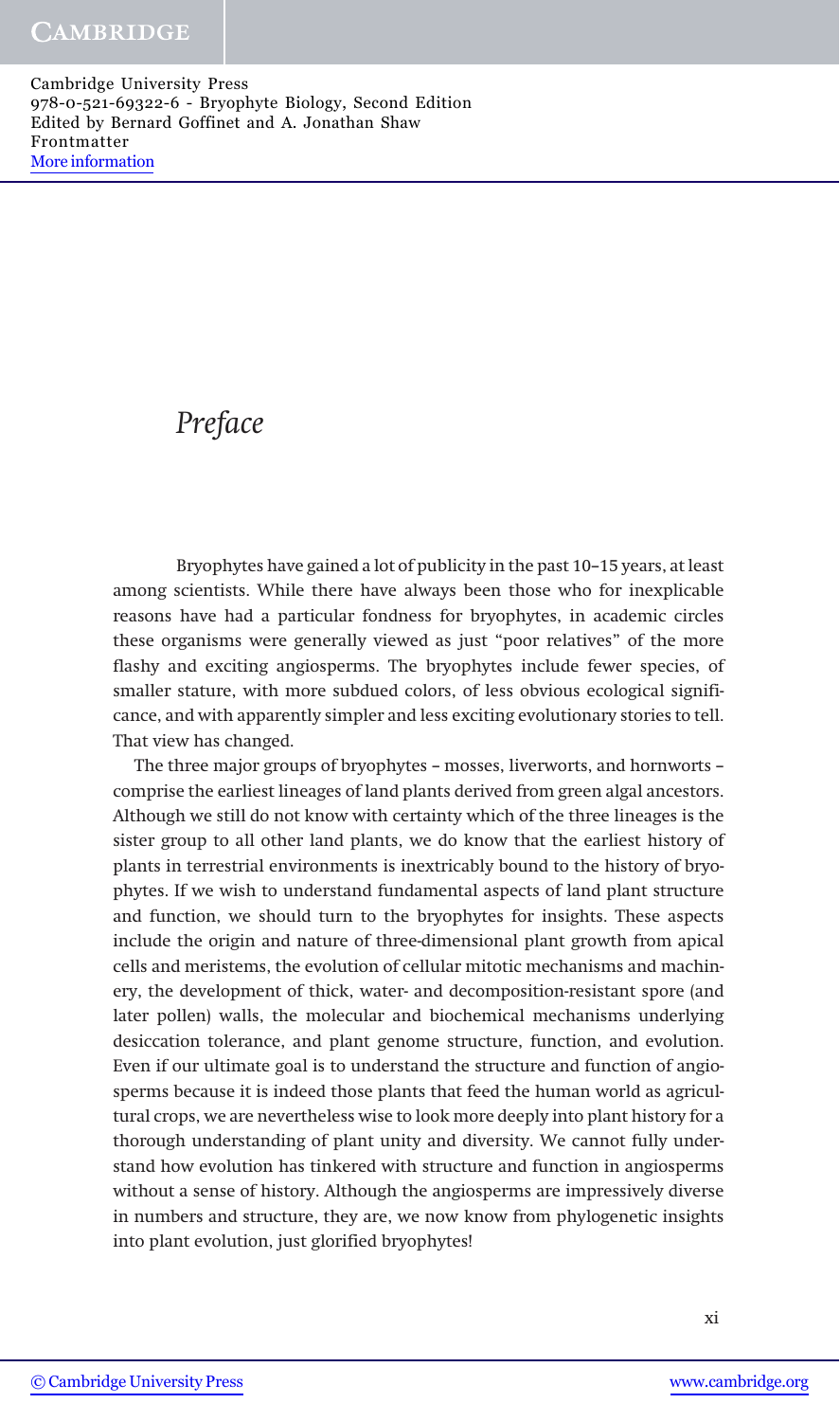#### xii Preface

Although it is well established that the bryophytes do not constitute a single monophyletic lineage, these organisms share a fundamentally similar life cycle with a perennial and free-living, photosynthetic gametophyte alternating with a short-lived sporophyte that completes its entire development attached to the maternal gametophyte. There are a number of bryophytes that have variously reduced gametophytes and/or sporophytes, and at least one liverwort that is parasitic and non-photosynthetic, but however much the morphological details vary from species to species, the basic bryophyte life cycle is shared among mosses, liverworts, and hornworts. The gametophytes of many species have the ability to replicate clonally either through specialized asexual propagules or by fragmentation, and at sexual maturity they form multicellular female and male gametangia, archegonia and antheridia, respectively. Water is required for fertilization, as bryophyte sperm are flagellated and must swim to reach an egg. Because of their life cycles, bryophytes are ideally and uniquely suited to address some questions of fundamental significance in biology.

Sporophytes and gametophytes differ greatly in morphology, yet under some circumstances (e.g. bryophytes with bisexual gametophytes that self-fertilize) they differ only in ploidy: the sporophyte has the exact but duplicated genome of the gametophyte. This alternation of haploid gametophytes and diploid sporophytes that differ in morphology and function is one of the most basic aspects of plant (and indeed organismal) life cycles, and control of morphological and functional differences between gametophyte and sporophyte generations has intrigued scientists since these alternating life cycles were discovered in the nineteenth century. Given the identity in genome sequence between isogenic sporophytes and gametophytes, differences between the generations obviously derive from differences in gene expression rather than genetic composition. Technological advances during the past 20 years have for the first time allowed us to begin to understand molecular processes that underlie the alternation of generations in plants, and bryophytes have proven to be invaluable organisms for this sort of research. Yet we are only now scratching the surface in this area of inquiry: bryophytes will continue to play a central role in new developments.

For many years, bryophytes had a reputation of being ''unmoving, unchanging sphinxes of the past'' with little going on in terms of current evolutionary activity. In other words, evolutionarily boring! This view has proven inaccurate. Bryophyte species show local adaptation to heterogeneous environments, demonstrating their responsiveness to natural selection, and have engaged in complex speciation processes that include hybridization, polyploidization, and morphologically cryptic genetic differentiation. Indeed, the homosporous life cycle of bryophytes provides an opportunity for these organisms to exhibit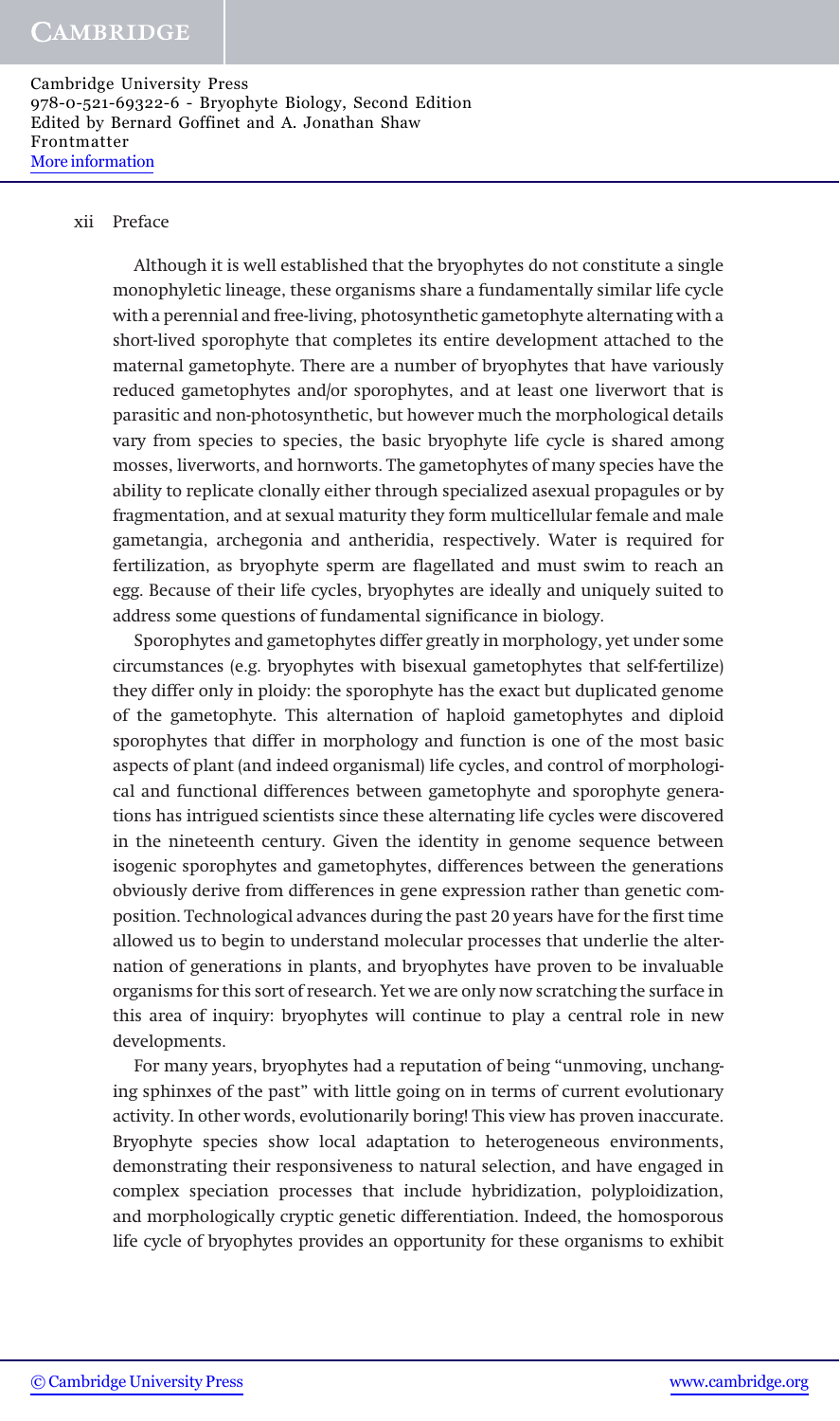#### Preface xiii

more – not fewer – variations in reproductive biology than is possible in heterosporous seed plants, including angiosperms. Bryophyte species with bisexual gametophytes, those that produce both archegonia and antheridia, can undergo true or intragametophytic self-fertilization, which results in a completely homozygous sporophyte in a single generation. This is not possible in heterosporous plants because, unlike bryophytes, they form male and female gametes meiotically rather than mitotically. ''Self-fertilization'' in a seed plant describes the situation in which two genetically different (albeit related) gametophytes produced from the same sporophyte mate to form the next sporophyte generation. Bryophytes can engage in such sexual behavior as well, in addition to true selffertilization. This reproductive mode, mating between different but related gametophytes, is commonly referred to as ''selfing'' in the seed plant literature because of a bias in the way we view plant life cycles. Coming from an angiosperm point of view, gametophytes (e.g. pollen, embryo sacs) are seen as part of the reproductive apparatus of the ''individual'' or ''self'', which is the sporophyte. There is nothing objectively accurate about viewing sexual crosses between genetically different gametophytes as ''selfing'', even if those gametophytes came from the same sporophyte. The common perception of sporophytes as individuals or ''selfs'' and gametophytes as simply parts of those "selfs" is an example of ploidy-ism, which can cloud our ability for insight akin to the way racism clouds our perceptions in humanistic issues. It is just as correct to think of a chicken as an egg's way of reproducing itself, as the reverse! Bryophytes offer a fresh perspective in plant reproductive biology that can loosen the intellectual shackles of an angiosperm-centered worldview.

The second edition of Bryophyte Biology is thoroughly revised and should be viewed as complementary to, rather than as a substitute for, the first edition. Our goal when the first edition of Bryophyte Biology was being developed was to produce a volume that could serve simultaneously as an intermediate to advanced text for a bryology course, and as a reference for scientists dealing with bryophytes in physiological, biochemical, molecular, or ecological research. In retrospect we felt that we only partly fulfilled our goal in making a hybrid book that serves both of these sometimes conflicting purposes. The second edition of Bryophyte Biology is also designed to serve both functions, and we feel that we have come closer to our goal by including new and revised chapters that cover the breadth of subjects that should be included in a bryology course, and that are also relevant to researchers working in other fields. As in the first edition, every chapter provides extensive bibliographic citations to primary literature. We consider this resource important, both for the developing student of bryology and for established scientists in some more specialized field who want to learn more about bryophytes. The first three chapters